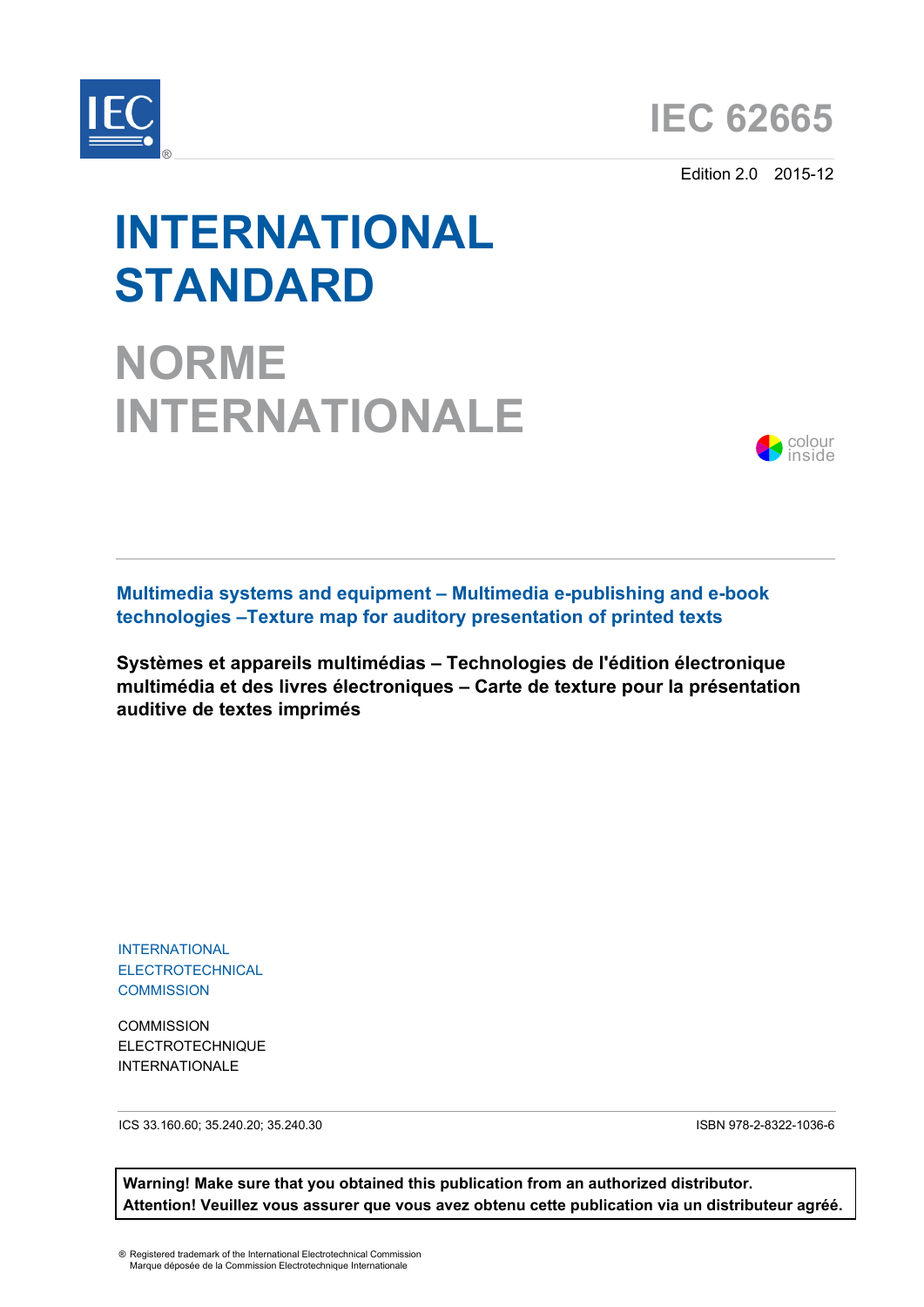# CONTENTS

| 1              |                                                                                                                                                                                          |  |
|----------------|------------------------------------------------------------------------------------------------------------------------------------------------------------------------------------------|--|
| $\overline{2}$ |                                                                                                                                                                                          |  |
| 3              |                                                                                                                                                                                          |  |
| 3.1            |                                                                                                                                                                                          |  |
| 3.2            |                                                                                                                                                                                          |  |
| 3.3            |                                                                                                                                                                                          |  |
| 3.3.1          |                                                                                                                                                                                          |  |
| 3.3.2          |                                                                                                                                                                                          |  |
| 3.3.3          |                                                                                                                                                                                          |  |
| 3.4            |                                                                                                                                                                                          |  |
| 3.5            |                                                                                                                                                                                          |  |
| $\overline{4}$ |                                                                                                                                                                                          |  |
| 4.1            |                                                                                                                                                                                          |  |
| 4.2            |                                                                                                                                                                                          |  |
| 4.3            |                                                                                                                                                                                          |  |
|                |                                                                                                                                                                                          |  |
| A.1            |                                                                                                                                                                                          |  |
| A.2            |                                                                                                                                                                                          |  |
| A.3            |                                                                                                                                                                                          |  |
| A.4            |                                                                                                                                                                                          |  |
|                |                                                                                                                                                                                          |  |
|                | Annex C (informative) Notch, auditory presentation equipment, and etc23                                                                                                                  |  |
| C.1            |                                                                                                                                                                                          |  |
| C.2            |                                                                                                                                                                                          |  |
| C.3            |                                                                                                                                                                                          |  |
| C.4            |                                                                                                                                                                                          |  |
| C.5            |                                                                                                                                                                                          |  |
| C.6            |                                                                                                                                                                                          |  |
|                | Annex D (informative) Example of Reed Solomon error correction encoding using Galois                                                                                                     |  |
|                |                                                                                                                                                                                          |  |
|                |                                                                                                                                                                                          |  |
|                |                                                                                                                                                                                          |  |
|                |                                                                                                                                                                                          |  |
|                |                                                                                                                                                                                          |  |
|                |                                                                                                                                                                                          |  |
|                |                                                                                                                                                                                          |  |
|                |                                                                                                                                                                                          |  |
|                |                                                                                                                                                                                          |  |
|                |                                                                                                                                                                                          |  |
|                | Figure C.2 - A texture map with broken alignment lines on two sides 24                                                                                                                   |  |
|                | Figure C.3 - A texture map with broken alignment lines on four sides24                                                                                                                   |  |
|                |                                                                                                                                                                                          |  |
|                | Figure C.4 – An example of auditory presentation equipment: Speechio <sup>TM</sup> 25<br>Figure C.5 - Another example of auditory presentation equipment: Speechio Plus <sup>TM</sup> 26 |  |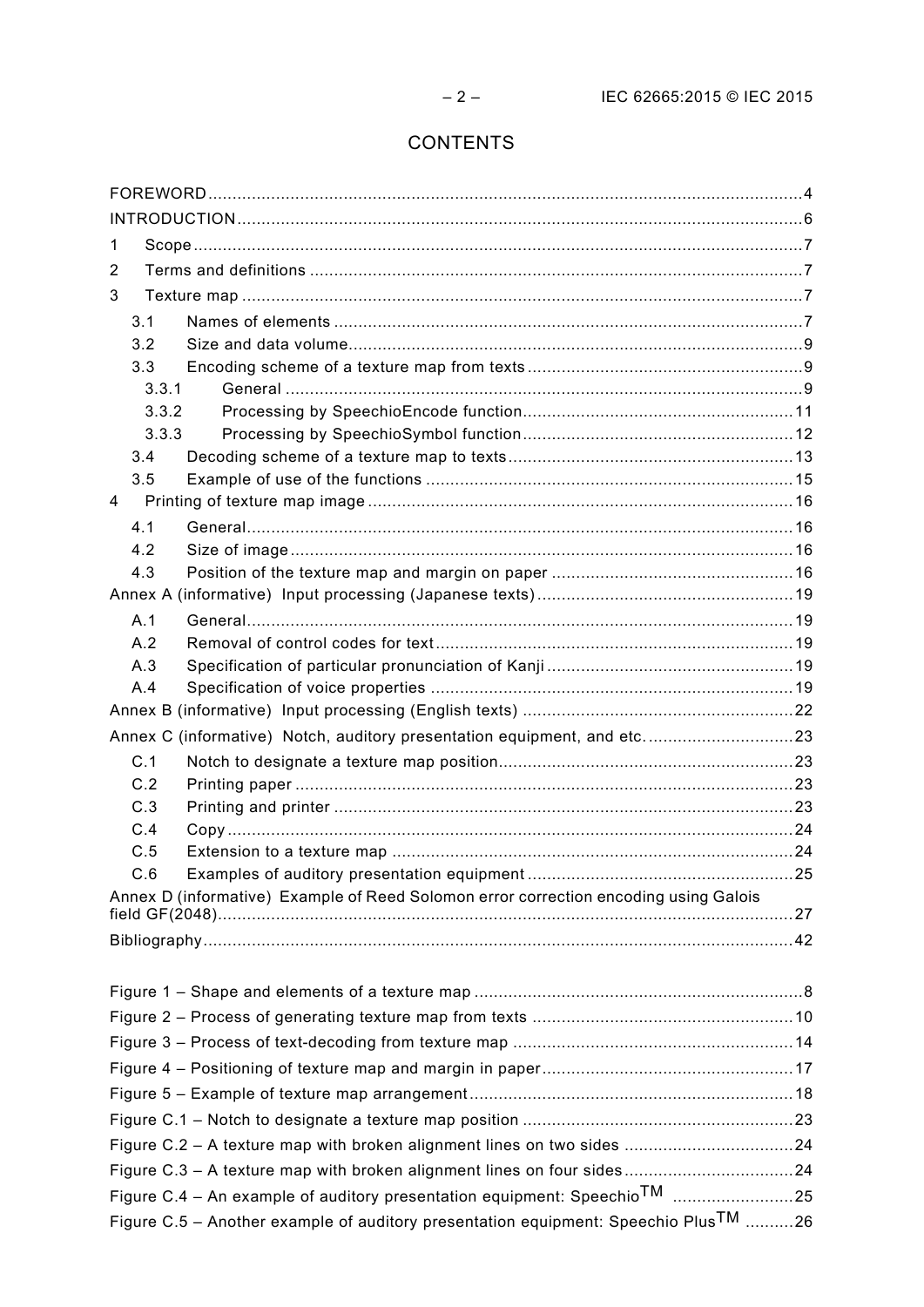| Table A.2 – Characters (character strings) for identifying the end of a sentence 21 |  |
|-------------------------------------------------------------------------------------|--|
| Table B.1 – Characters (character strings) for identifying the end of a sentence 22 |  |
|                                                                                     |  |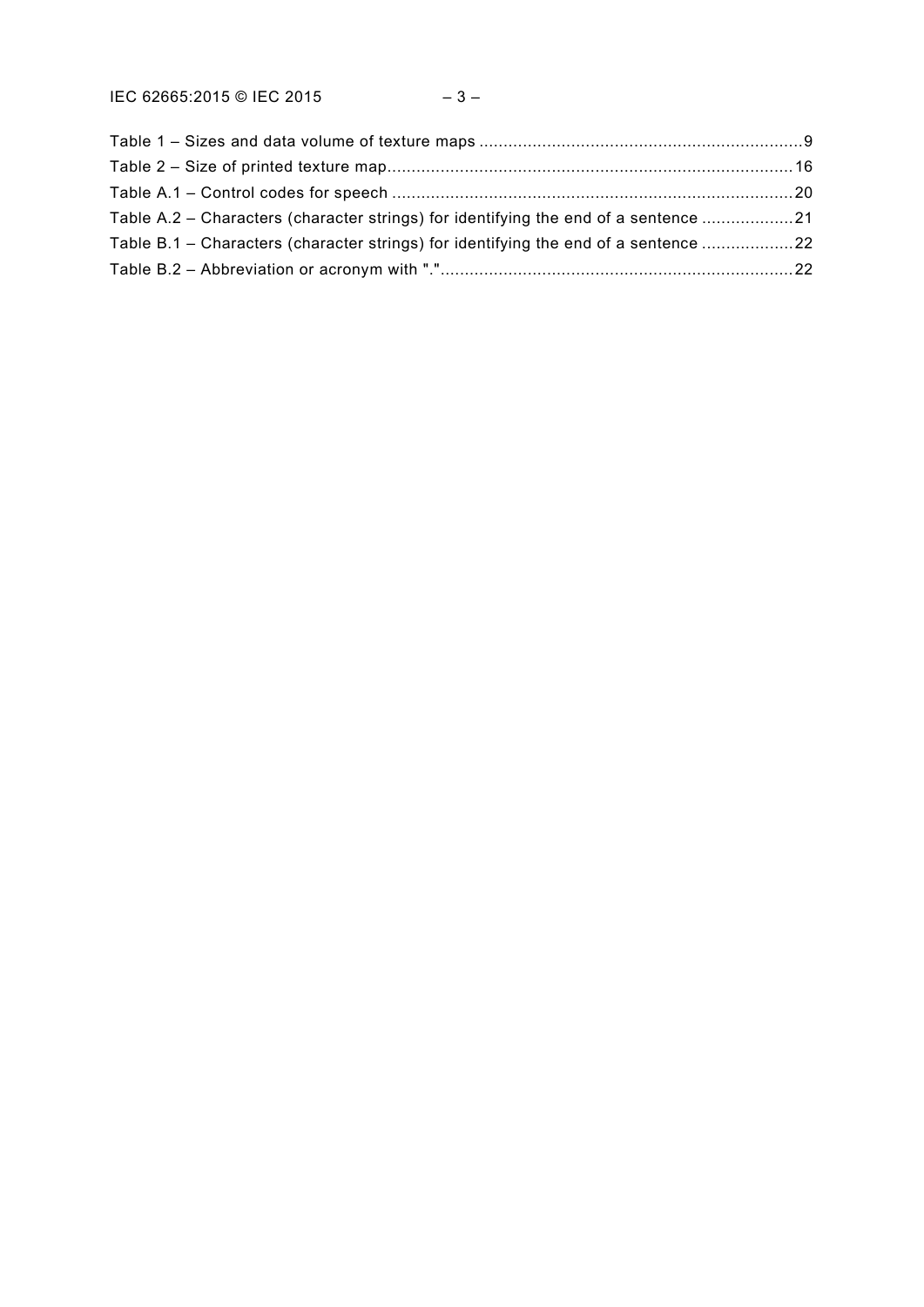#### INTERNATIONAL ELECTROTECHNICAL COMMISSION

\_\_\_\_\_\_\_\_\_\_\_\_

## **MULTIMEDIA SYSTEMS AND EQUIPMENT – MULTIMEDIA E-PUBLISHING AND E-BOOK TECHNOLOGIES – TEXTURE MAP FOR AUDITORY PRESENTATION OF PRINTED TEXTS**

#### FOREWORD

- <span id="page-3-0"></span>1) The International Electrotechnical Commission (IEC) is a worldwide organization for standardization comprising all national electrotechnical committees (IEC National Committees). The object of IEC is to promote international co-operation on all questions concerning standardization in the electrical and electronic fields. To this end and in addition to other activities, IEC publishes International Standards, Technical Specifications, Technical Reports, Publicly Available Specifications (PAS) and Guides (hereafter referred to as "IEC Publication(s)"). Their preparation is entrusted to technical committees; any IEC National Committee interested in the subject dealt with may participate in this preparatory work. International, governmental and non-governmental organizations liaising with the IEC also participate in this preparation. IEC collaborates closely with the International Organization for Standardization (ISO) in accordance with conditions determined by agreement between the two organizations.
- 2) The formal decisions or agreements of IEC on technical matters express, as nearly as possible, an international consensus of opinion on the relevant subjects since each technical committee has representation from all interested IEC National Committees.
- 3) IEC Publications have the form of recommendations for international use and are accepted by IEC National Committees in that sense. While all reasonable efforts are made to ensure that the technical content of IEC Publications is accurate, IEC cannot be held responsible for the way in which they are used or for any misinterpretation by any end user.
- 4) In order to promote international uniformity, IEC National Committees undertake to apply IEC Publications transparently to the maximum extent possible in their national and regional publications. Any divergence between any IEC Publication and the corresponding national or regional publication shall be clearly indicated in the latter.
- 5) IEC itself does not provide any attestation of conformity. Independent certification bodies provide conformity assessment services and, in some areas, access to IEC marks of conformity. IEC is not responsible for any services carried out by independent certification bodies.
- 6) All users should ensure that they have the latest edition of this publication.
- 7) No liability shall attach to IEC or its directors, employees, servants or agents including individual experts and members of its technical committees and IEC National Committees for any personal injury, property damage or other damage of any nature whatsoever, whether direct or indirect, or for costs (including legal fees) and expenses arising out of the publication, use of, or reliance upon, this IEC Publication or any other IEC Publications.
- 8) Attention is drawn to the Normative references cited in this publication. Use of the referenced publications is indispensable for the correct application of this publication.

International Standard IEC 62665 has been prepared by technical area 10: Multimedia e-publishing and e-book technologies, of IEC technical committee 100: Audio, video and multimedia systems and equipment.

This second edition cancels and replaces the first edition published in 2012 and constitutes a technical revision.

This edition includes the following significant technical changes with respect to the previous edition.

- a) Two different control codes are described by the different terms: "control codes for text" and "control codes for speech".
- b) Pack processing and LZSS processing are shown in their additional subclauses.
- c) An example of the header file "Speechio.h" is added.
- d) An example of error correction encoding is shown in additional Annex D.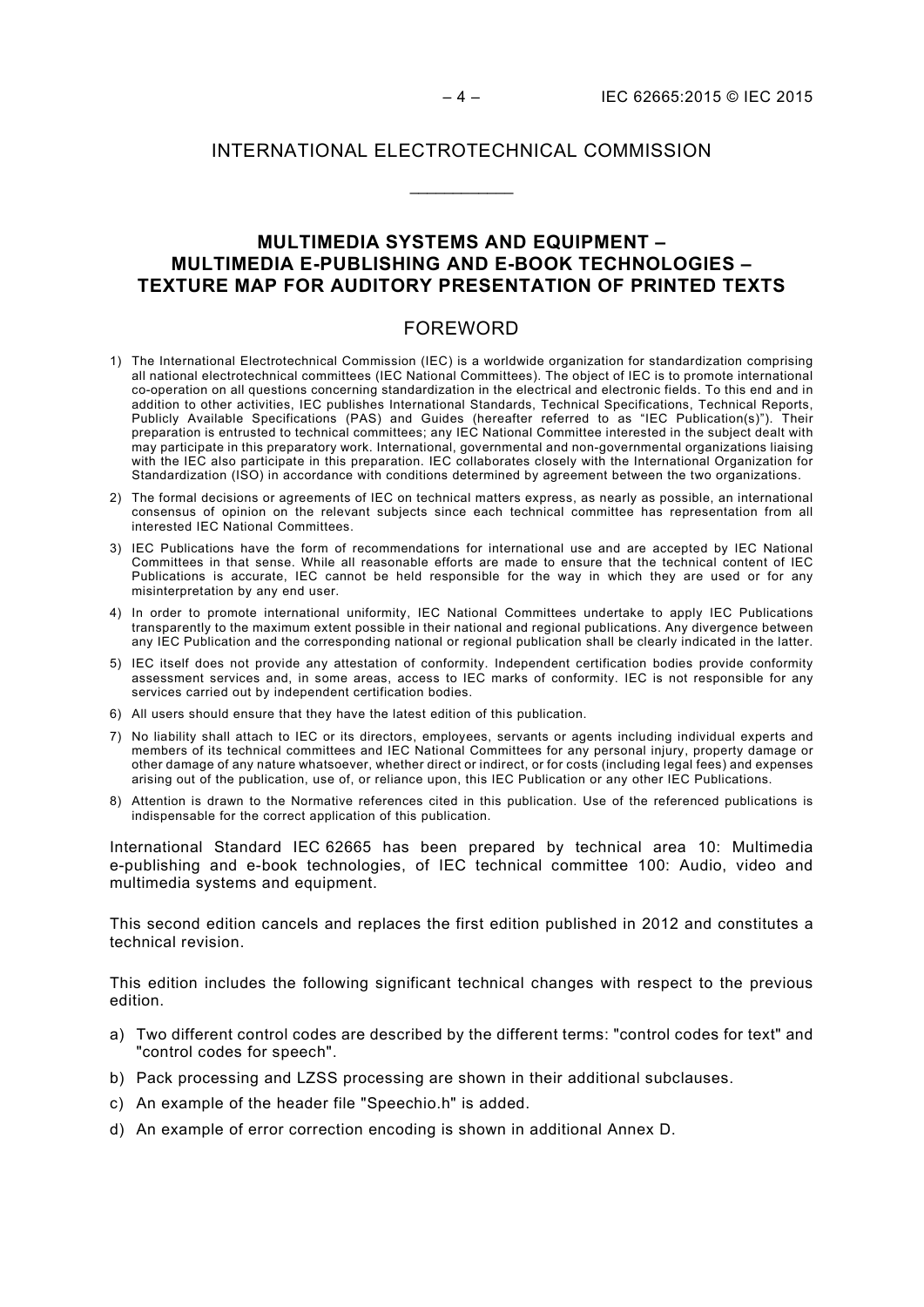The text of this standard is based on the following documents:

| CDV          | Report on voting |
|--------------|------------------|
| 100/2431/CDV | 100/2507/RVC     |

Full information on the voting for the approval of this standard can be found in the report on voting indicated in the above table.

This publication has been drafted in accordance with the ISO/IEC Directives, Part 2.

The committee has decided that the contents of this publication will remain unchanged until the stability date indicated on the IEC web site under "http://webstore.iec.ch" in the data related to the specific publication. At this date, the publication will be

- reconfirmed,
- withdrawn,
- replaced by a revised edition, or
- amended.

**IMPORTANT – The 'colour inside' logo on the cover page of this publication indicates that it contains colours which are considered to be useful for the correct understanding of its contents. Users should therefore print this document using a colour printer.**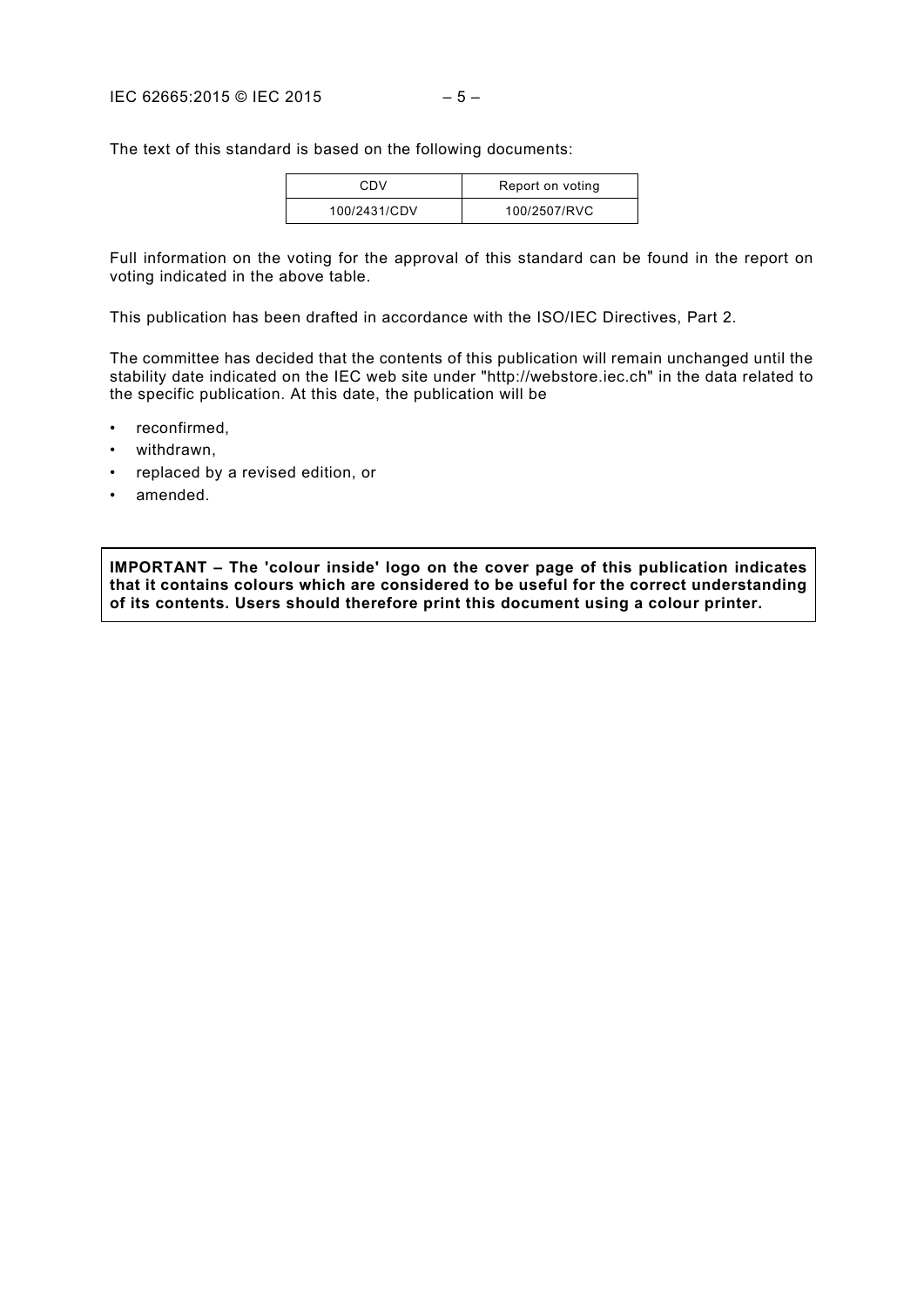#### INTRODUCTION

<span id="page-5-0"></span>Information interchange via printed documents between blind or visually impaired people has been carried out by using Braille. However, in order to be able to read Braille, particular tuition is required. Learning Braille is very difficult for aged as well as visually non-impaired people.

Printed documents with texts and text-encoded texture maps can be interchanged by ordinary circulation or publication mechanisms. They are readable as ordinary printed materials and comprehensible by blind or visually impaired people with the support of decoding and auditory presentation equipment.

Today, interchanging of printed documents has become wide-spread and international. The text-encoding scheme to generate a texture map should therefore be standardized at an international level.

#### **Patent**

The International Electrotechnical Commission (IEC) draws attention to the fact that it is claimed that compliance with this document may involve the use of patents as listed below:

PATENT No. 3499220 (Japan) PATENT No. 4439756 (Japan) PATENT No. 4744745 (Japan) PATENT No. 4772631 (Japan)

IEC takes no position concerning the evidence, validity and scope of these patent rights.

The holder of these patent rights has assured the IEC that he/she is willing to negotiate licences either free of charge or under reasonable and non-discriminatory terms and conditions with applicants throughout the world. In this respect, the statement of the holder of these patent rights is registered with IEC. Information may be obtained from:

Original Design Inc. 4-16-2 Ikebukuro, Toshima-ku Tokyo 171-0014 Japan

Kosaido Co., Ltd. 4-6-12 Shiba, Minato-ku Tokyo 108-8378 Japan

Attention is drawn to the possibility that some of the elements of this document may be the subject of patent rights other than those identified above. IEC shall not be held responsible for identifying any or all such patent rights.

ISO (www.iso.org/patents) and IEC (http://patents.iec.ch) maintain on-line data bases of patents relevant to their standards. Users are encouraged to consult the data bases for the most up to data information concerning patents.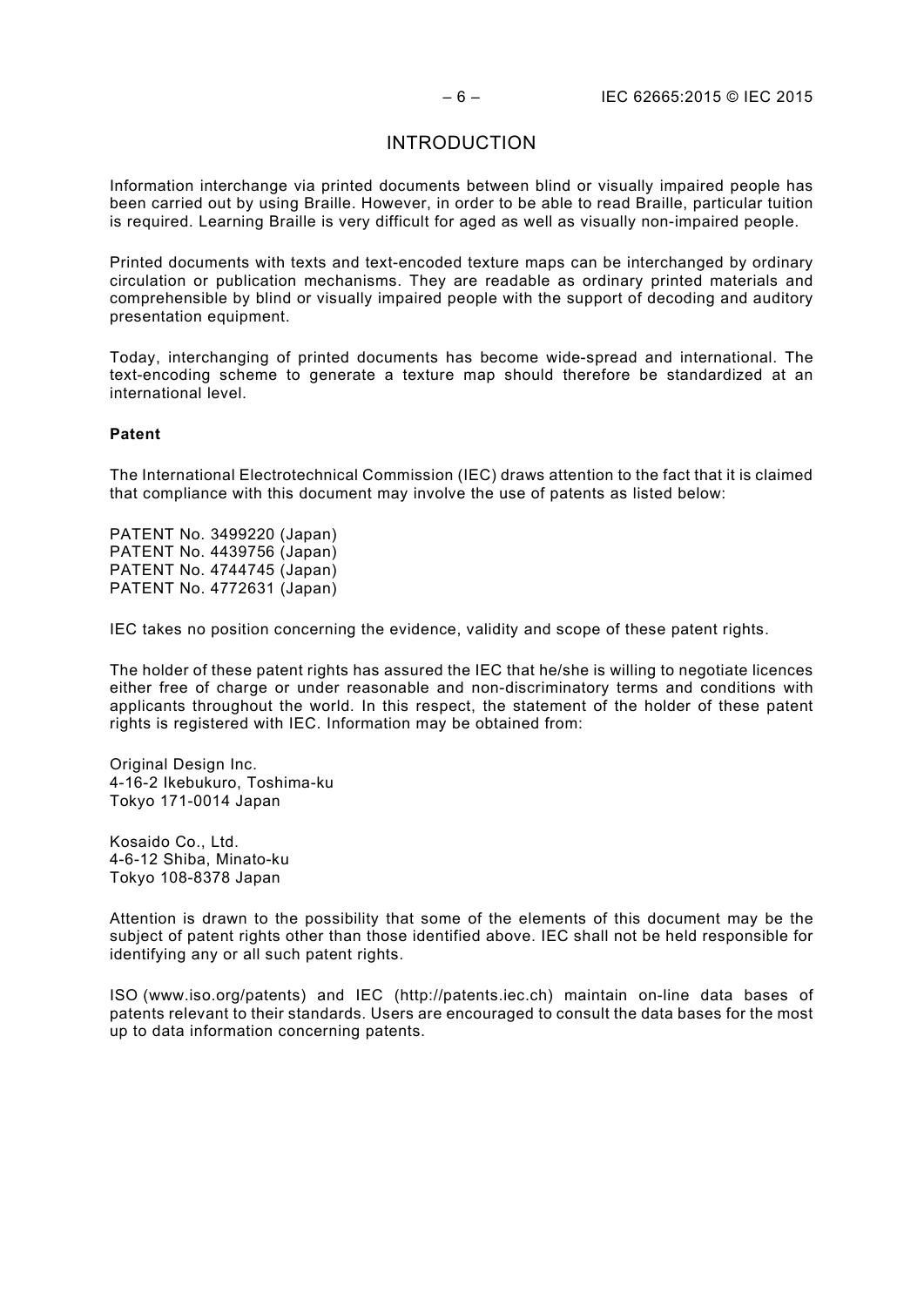## **MULTIMEDIA SYSTEMS AND EQUIPMENT – MULTIMEDIA E-PUBLISHING AND E-BOOK TECHNOLOGIES – TEXTURE MAP FOR AUDITORY PRESENTATION OF PRINTED TEXTS**

### <span id="page-6-0"></span>**1 Scope**

In order to generate a texture map for auditory presentation of printed text information, this International Standard specifies

- a text encoding scheme to generate a texture map,
- a physical shape and dimension of the texture map for printing,
- additional features for texture map printing,
- texture map decoding and an auditory presentation of decoded texts.

<span id="page-6-3"></span><span id="page-6-2"></span><span id="page-6-1"></span>These specifications enable the interchange of documents and publications between visually impaired and non-impaired people.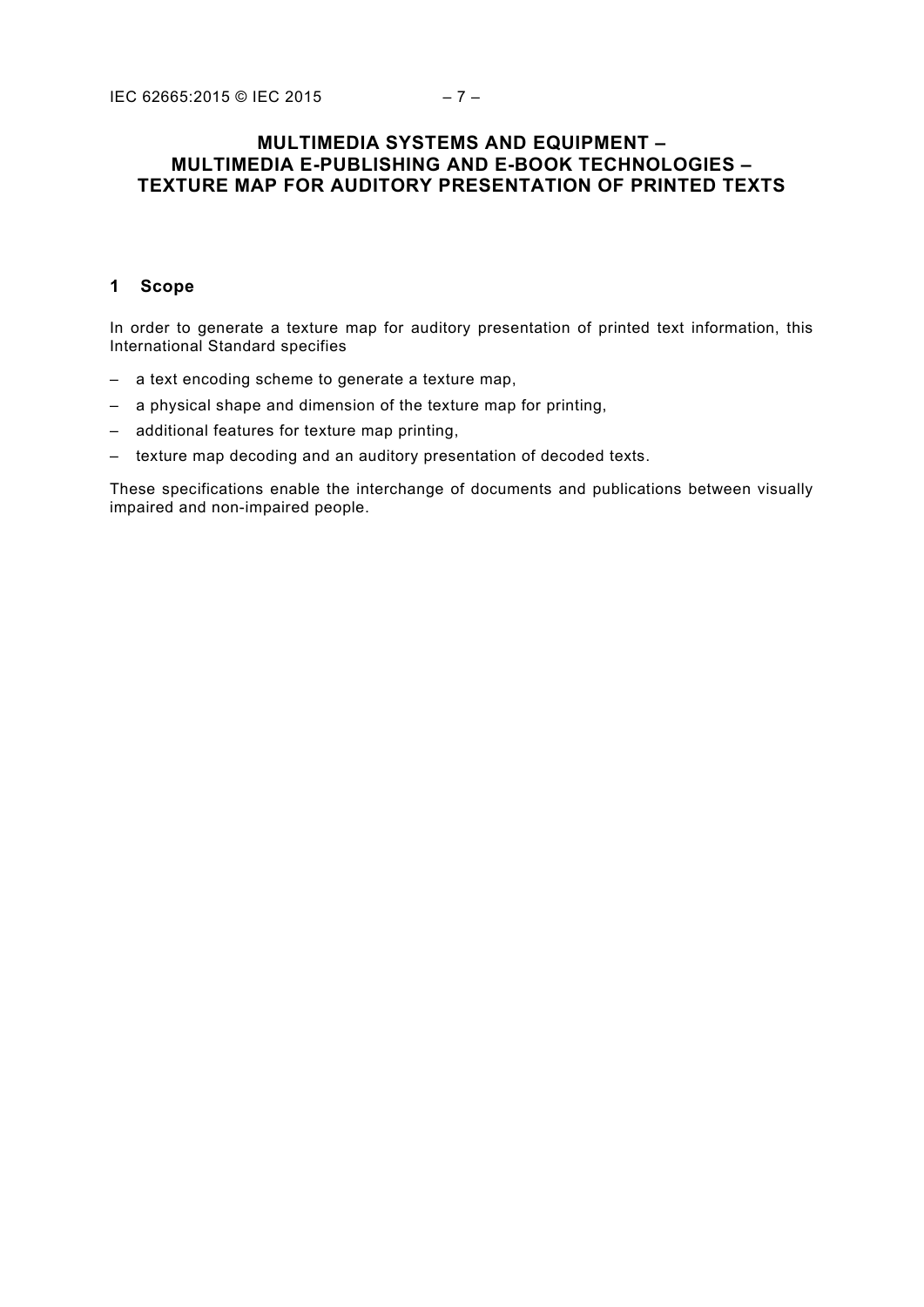# SOMMAIRE

| 1          |                                                                                                 |  |
|------------|-------------------------------------------------------------------------------------------------|--|
| 2          |                                                                                                 |  |
| 3          |                                                                                                 |  |
| 3.1        |                                                                                                 |  |
| 3.2        |                                                                                                 |  |
| 3.3        | Schéma de codage d'une carte de texture à partir de textes 51                                   |  |
| 3.3.1      |                                                                                                 |  |
| 3.3.2      |                                                                                                 |  |
| 3.3.3      |                                                                                                 |  |
| 3.4        |                                                                                                 |  |
| 3.5        |                                                                                                 |  |
| 4          |                                                                                                 |  |
| 4.1        |                                                                                                 |  |
| 4.2        |                                                                                                 |  |
| 4.3        | Position de la carte de texture et de la marge sur la feuille de papier58                       |  |
|            |                                                                                                 |  |
| A.1        |                                                                                                 |  |
| A.2        |                                                                                                 |  |
| A.3        | Spécification de la prononciation particulière de caractères Kanji 61                           |  |
| A.4        |                                                                                                 |  |
|            |                                                                                                 |  |
|            | Annexe C (informative) Encoche, matériel de présentation auditive, etc65                        |  |
| C.1        |                                                                                                 |  |
| C.2        |                                                                                                 |  |
| C.3        |                                                                                                 |  |
| C.4<br>C.5 |                                                                                                 |  |
| C.6        |                                                                                                 |  |
|            | Annexe D (informative) Exemple de codage de correction d'erreurs Reed Solomon                   |  |
|            |                                                                                                 |  |
|            |                                                                                                 |  |
|            |                                                                                                 |  |
|            |                                                                                                 |  |
|            | Figure 2 - Processus de génération d'une carte de texture à partir de textes52                  |  |
|            | Figure 3 – Processus de décodage de textes à partir d'une carte de texture 56                   |  |
|            | Figure 4 - Positionnement de la carte de texture et de la marge sur la feuille de papier59      |  |
|            |                                                                                                 |  |
|            |                                                                                                 |  |
|            | Figure C.2 - Carte de texture contenant des lignes d'alignement brisées sur deux côtés 66       |  |
|            | Figure C.3 - Carte de texture contenant des lignes d'alignement brisées sur quatre côtés67      |  |
|            |                                                                                                 |  |
|            | Figure C.5 - Autre exemple de matériel de présentation auditive: Speechio Plus <sup>TM</sup> 68 |  |
|            |                                                                                                 |  |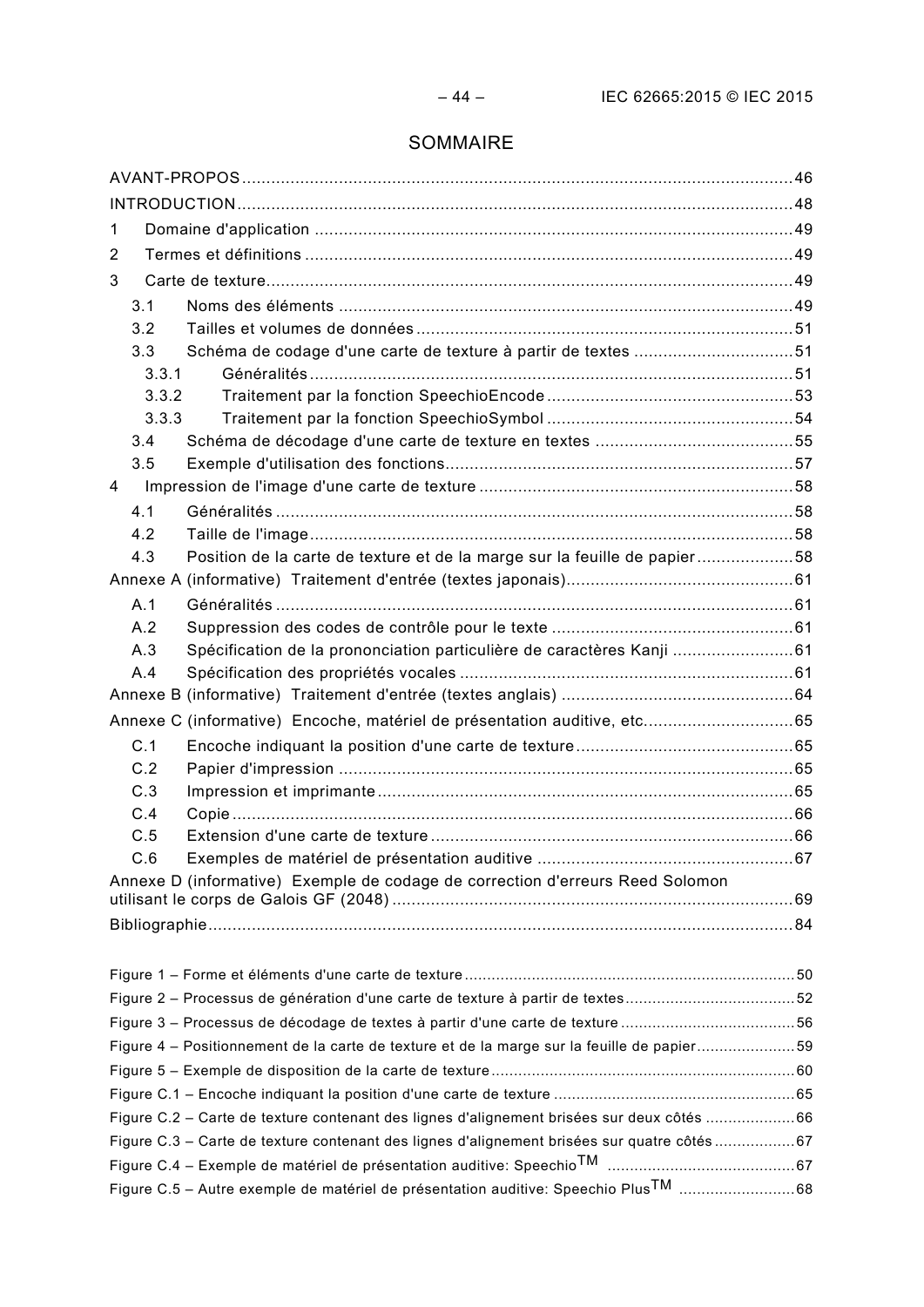| Tableau A.2 – Caractères (chaînes de caractères) permettant d'identifier la fin d'une |  |
|---------------------------------------------------------------------------------------|--|
| Tableau B.1 – Caractères (chaînes de caractères) permettant d'identifier la fin d'une |  |
|                                                                                       |  |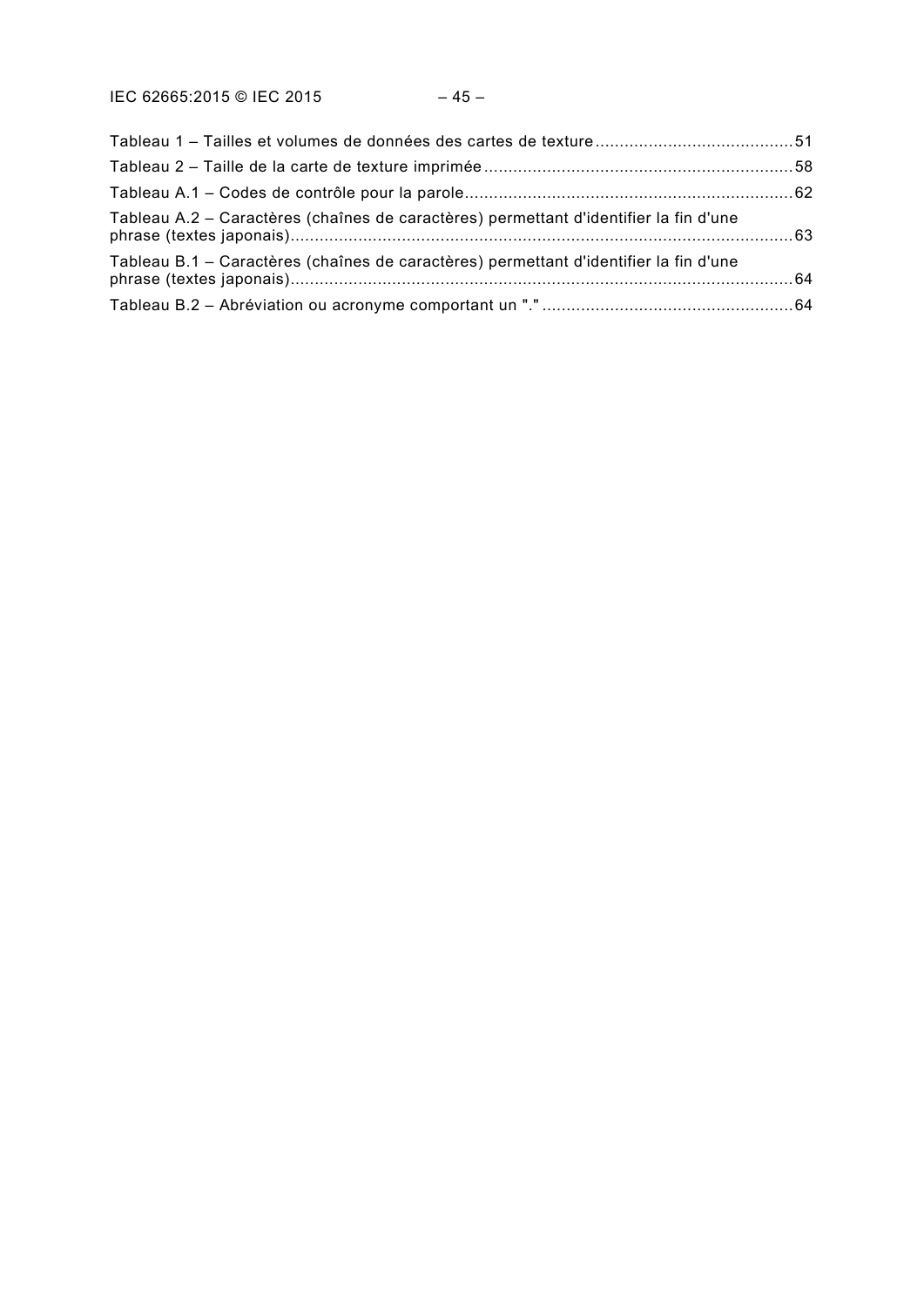### COMMISSION ÉLECTROTECHNIQUE INTERNATIONALE

\_\_\_\_\_\_\_\_\_\_\_\_

## **SYSTÈMES ET APPAREILS MULTIMÉDIAS – TECHNOLOGIES DE L'ÉDITION ÉLECTRONIQUE MULTIMÉDIA ET DES LIVRES ÉLECTRONIQUES – CARTE DE TEXTURE POUR LA PRÉSENTATION AUDITIVE DE TEXTES IMPRIMÉS**

#### AVANT-PROPOS

- <span id="page-9-0"></span>1) La Commission Électrotechnique Internationale (IEC) est une organisation mondiale de normalisation composée de l'ensemble des comités électrotechniques nationaux (Comités nationaux de l'IEC). L'IEC a pour objet de favoriser la coopération internationale pour toutes les questions de normalisation dans les domaines de l'électricité et de l'électronique. À cet effet, l'IEC – entre autres activités – publie des Normes internationales, des Spécifications techniques, des Rapports techniques, des Spécifications accessibles au public (PAS) et des Guides (ci-après dénommés "Publication(s) de l'IEC"). Leur élaboration est confiée à des comités d'études, aux travaux desquels tout Comité national intéressé par le sujet traité peut participer. Les organisations internationales, gouvernementales et non gouvernementales, en liaison avec l'IEC, participent également aux travaux. L'IEC collabore étroitement avec l'Organisation Internationale de Normalisation (ISO), selon des conditions fixées par accord entre les deux organisations.
- 2) Les décisions ou accords officiels de l'IEC concernant les questions techniques représentent, dans la mesure du possible, un accord international sur les sujets étudiés, étant donné que les Comités nationaux de l'IEC intéressés sont représentés dans chaque comité d'études.
- 3) Les Publications de l'IEC se présentent sous la forme de recommandations internationales et sont agréées comme telles par les Comités nationaux de l'IEC. Tous les efforts raisonnables sont entrepris afin que l'IEC s'assure de l'exactitude du contenu technique de ses publications; l'IEC ne peut pas être tenue responsable de l'éventuelle mauvaise utilisation ou interprétation qui en est faite par un quelconque utilisateur final.
- 4) Dans le but d'encourager l'uniformité internationale, les Comités nationaux de l'IEC s'engagent, dans toute la mesure possible, à appliquer de façon transparente les Publications de l'IEC dans leurs publications nationales et régionales. Toutes divergences entre toutes Publications de l'IEC et toutes publications nationales ou régionales correspondantes doivent être indiquées en termes clairs dans ces dernières.
- 5) L'IEC elle-même ne fournit aucune attestation de conformité. Des organismes de certification indépendants fournissent des services d'évaluation de conformité et, dans certains secteurs, accèdent aux marques de conformité de l'IEC. L'IEC n'est responsable d'aucun des services effectués par les organismes de certification indépendants.
- 6) Tous les utilisateurs doivent s'assurer qu'ils sont en possession de la dernière édition de cette publication.
- 7) Aucune responsabilité ne doit être imputée à l'IEC, à ses administrateurs, employés, auxiliaires ou mandataires, y compris ses experts particuliers et les membres de ses comités d'études et des Comités nationaux de l'IEC, pour tout préjudice causé en cas de dommages corporels et matériels, ou de tout autre dommage de quelque nature que ce soit, directe ou indirecte, ou pour supporter les coûts (y compris les frais de justice) et les dépenses découlant de la publication ou de l'utilisation de cette Publication de l'IEC ou de toute autre Publication de l'IEC, ou au crédit qui lui est accordé.
- 8) L'attention est attirée sur les références normatives citées dans cette publication. L'utilisation de publications référencées est obligatoire pour une application correcte de la présente publication.
- 9) L'attention est attirée sur le fait que certains des éléments de la présente Publication de l'IEC peuvent faire l'objet de droits de brevet. L'IEC ne saurait être tenue pour responsable de ne pas avoir identifié de tels droits de brevets.

La Norme internationale IEC 62665 a été établie par le domaine technique 10: Technologies de l'édition électronique multimédia et des livres électroniques, du comité d'études 100 de l'IEC: Systèmes et équipements audio, vidéo et services de données.

Cette seconde édition annule et remplace la première édition parue en 2012 et constitue une révision technique.

Cette édition inclut les modifications techniques majeures suivantes par rapport à l'édition précédente.

- a) Deux codes de contrôle différents sont décrits par les termes suivants: "codes de contrôle pour le texte" et "codes de contrôle pour la parole".
- b) Le traitement condensé et le traitement LZSS sont présentés dans leurs paragraphes supplémentaires.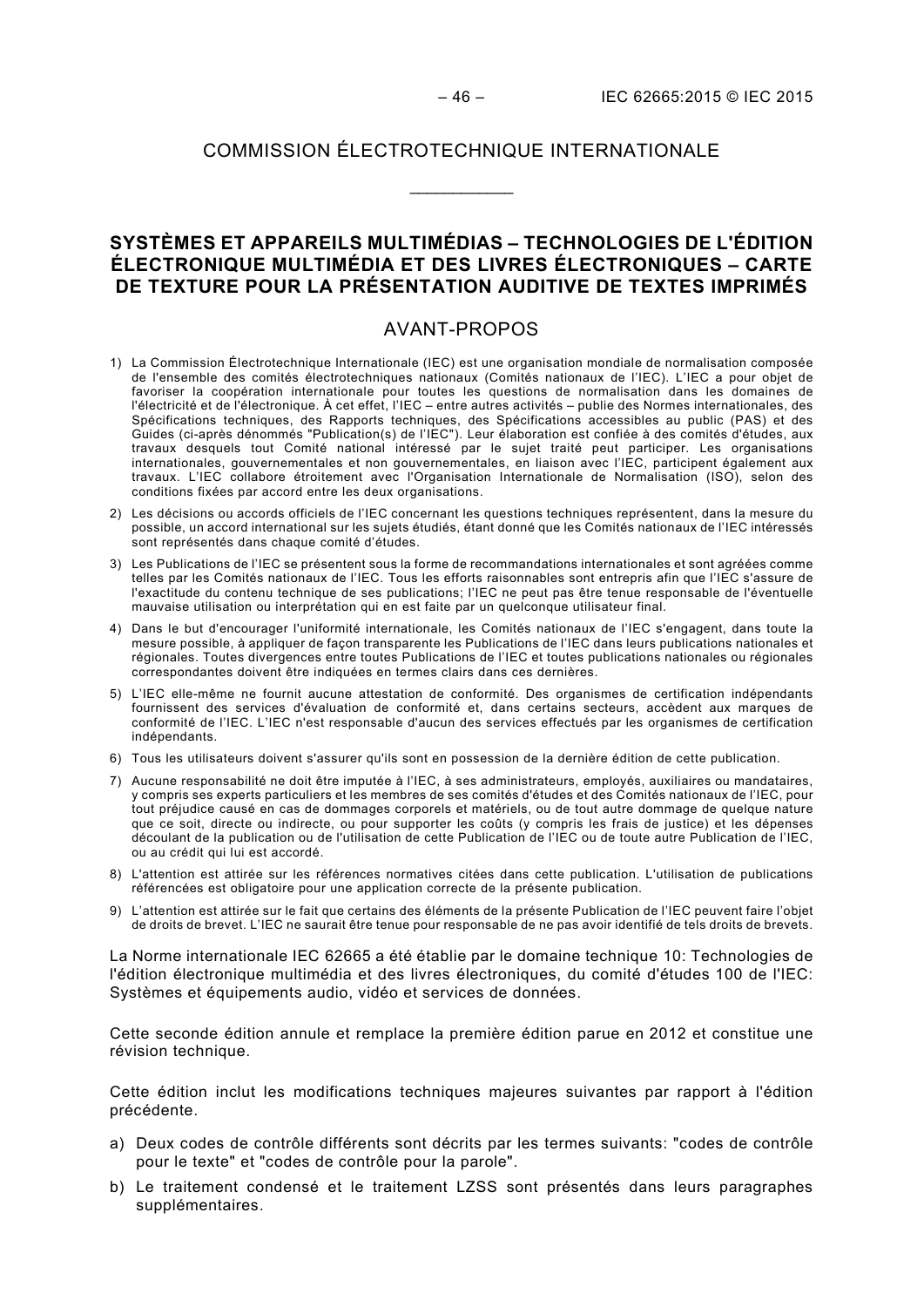- c) Un exemple du fichier d'en-tête "Speechio.h" est ajouté.
- d) Un exemple de codage de correction d'erreurs est présenté à l'Annex D supplémentaire.

La présente version bilingue (2021-10) correspond à la version anglaise monolingue publiée en 2015-12.

La version française de cette norme n'a pas été soumise au vote.

La version française de la norme n'a pas été soumise au vote.

Cette publication a été rédigée selon les Directives ISO/IEC, Partie 2.

Le comité a décidé que le contenu de cette publication ne sera pas modifié avant la date de stabilité indiquée sur le site web de l'IEC sous "http://webstore.iec.ch" dans les données relatives à la publication recherchée. À cette date, la publication sera

- reconduite,
- supprimée,
- remplacée par une édition révisée, ou
- amendée.

**IMPORTANT – Le logo "colour inside" qui se trouve sur la page de couverture de cette publication indique qu'elle contient des couleurs qui sont considérées comme utiles à une bonne compréhension de son contenu. Les utilisateurs devraient, par conséquent, imprimer cette publication en utilisant une imprimante couleur.**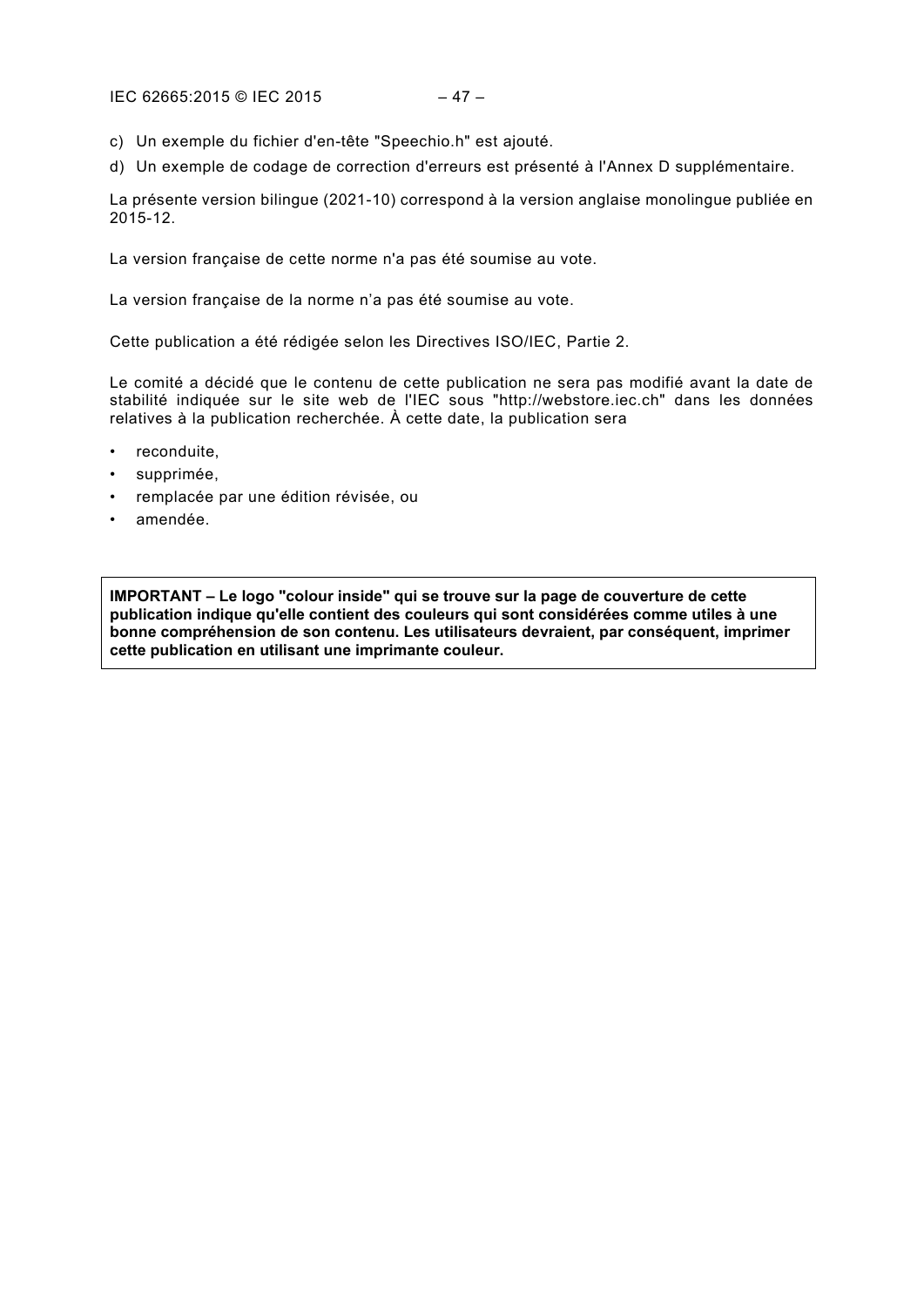#### INTRODUCTION

<span id="page-11-0"></span>L'échange d'informations par l'intermédiaire de documents imprimés entre des personnes aveugles ou présentant une déficience visuelle s'effectue en utilisant le braille. Toutefois, une formation particulière est nécessaire pour pouvoir comprendre le braille. L'apprentissage du braille s'avère particulièrement difficile pour les personnes âgées, ainsi que les personnes sans déficience visuelle.

Les documents imprimés avec des textes et les cartes de texture à base de texte codé peuvent être échangés au moyen des mécanismes de diffusion ou de publication ordinaires. Ils sont lisibles comme des documents imprimés ordinaires et reconnaissables par des personnes aveugles ou présentant une déficience visuelle en s'aidant d'un matériel de décodage et de présentation auditive.

L'échange de documents imprimés s'est largement développé dans le monde entier. C'est pourquoi il convient de normaliser à l'échelle internationale le schéma de codage textuel utilisé pour la génération d'une carte de texture.

#### **Brevet**

La Commission Électrotechnique Internationale (IEC) attire l'attention sur le fait qu'il est déclaré que la conformité avec les dispositions du présent document peut impliquer l'utilisation de brevets tels qu'indiqués ci-dessous:

BREVET no 3499220 (Japon) BREVET no 4439756 (Japon) BREVET no 4744745 (Japon) BREVET no 4772631 (Japon)

L'IEC ne prend pas position quant à la preuve, à la validité et à la portée de ces droits de propriété.

Le détenteur de ces droits de propriété a donné l'assurance à l'IEC qu'il consent à négocier des licences avec des demandeurs du monde entier, soit sans frais soit à des termes et conditions raisonnables et non discriminatoires. À ce propos, la déclaration du détenteur des droits de propriété est enregistrée à l'IEC. Des informations peuvent être demandées à:

Original Design Inc. 4-16-2 Ikebukuro, Toshima-ku Tokyo 171-0014 Japon

Kosaido Co., Ltd. 4-6-12 Shiba, Minato-ku Tokyo 108-8378 Japon

L'attention est attirée sur le fait que certains des éléments du présent document peuvent faire l'objet de droits de propriété autres que ceux qui ont été mentionnés ci-dessus. L'IEC ne saurait être tenue pour responsable de ne pas avoir identifié de tels droits de propriété et de ne pas avoir signalé leur existence.

L'ISO (www.iso.org/patents) et l'IEC (http://patents.iec.ch) tiennent à jour des bases de données, consultables en ligne, des droits de propriété liés à leurs normes. Les utilisateurs sont invités à consulter ces bases de données pour obtenir les informations les plus récentes concernant les droits de propriété.